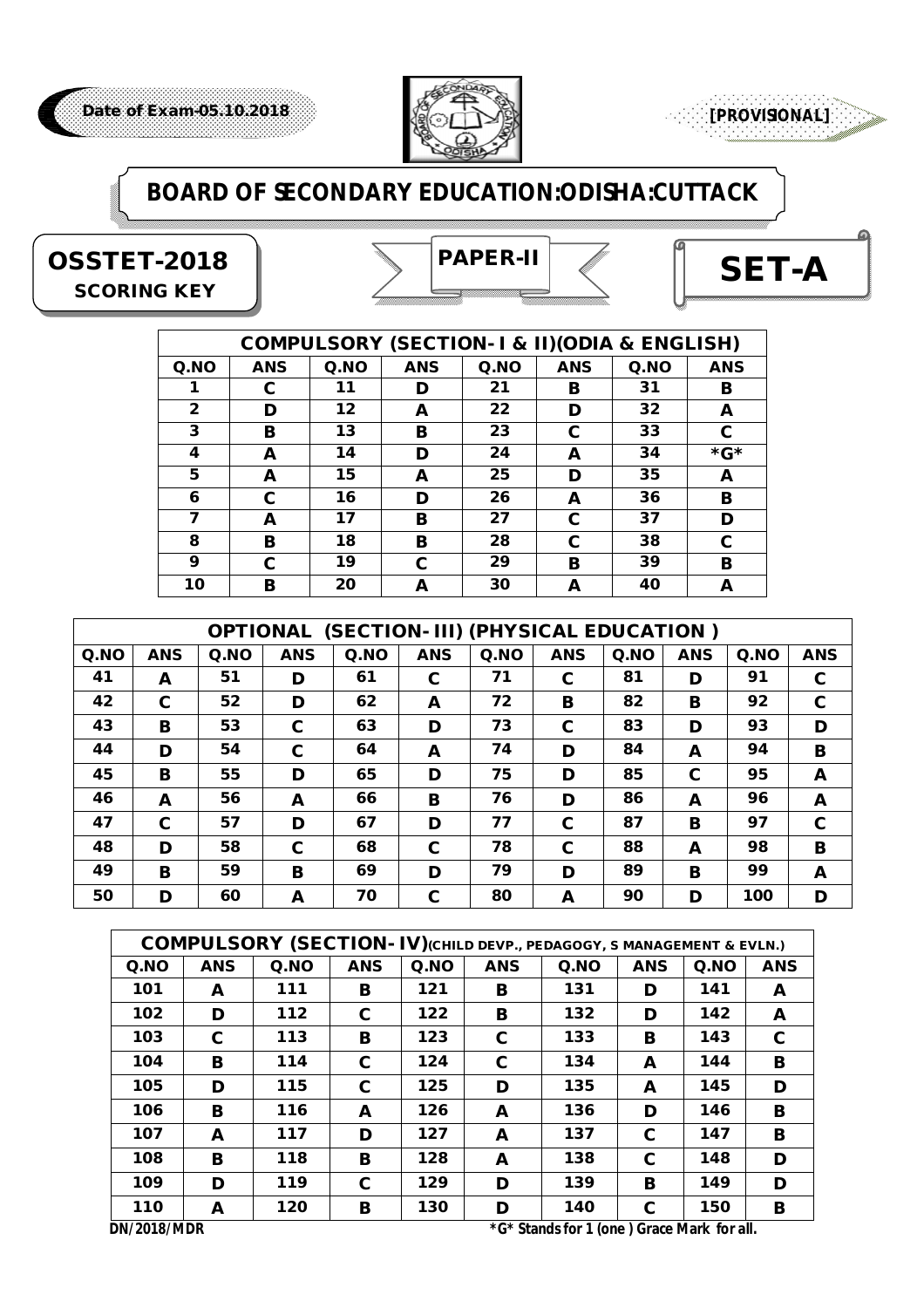

### **OSSTET-2018** *SCORING KEY*

| PAPER-II |  |
|----------|--|
|          |  |



**[PROVISIONAL]**

|              | <b>COMPULSORY (SECTION- I &amp; II) (ODIA &amp; ENGLISH)</b> |         |            |      |            |             |            |  |  |  |  |
|--------------|--------------------------------------------------------------|---------|------------|------|------------|-------------|------------|--|--|--|--|
| Q.NO         | <b>ANS</b>                                                   | $Q$ .NO | <b>ANS</b> | Q.NO | <b>ANS</b> | $Q$ .<br>NO | <b>ANS</b> |  |  |  |  |
| 1            | D                                                            | 11      | С          | 21   | в          | 31          | в          |  |  |  |  |
| $\mathbf{2}$ | A                                                            | 12      | A          | 22   | A          | 32          | D          |  |  |  |  |
| 3            | в                                                            | 13      | в          | 23   | С          | 33          | C          |  |  |  |  |
| 4            | D                                                            | 14      | С          | 24   | *G*        | 34          | A          |  |  |  |  |
| 5            | A                                                            | 15      | в          | 25   | A          | 35          | D          |  |  |  |  |
| 6            | D                                                            | 16      | C          | 26   | в          | 36          | A          |  |  |  |  |
| 7            | в                                                            | 17      | D          | 27   | D          | 37          | C          |  |  |  |  |
| 8            | в                                                            | 18      | в          | 28   | C          | 38          | C          |  |  |  |  |
| 9            | C                                                            | 19      | A          | 29   | в          | 39          | в          |  |  |  |  |
| 10           | A                                                            | 20      | А          | 30   | А          | 40          | A          |  |  |  |  |

|      | (SECTION- III) (PHYSICAL EDUCATION)<br><b>OPTIONAL</b> |             |            |      |            |                |            |      |            |      |             |  |
|------|--------------------------------------------------------|-------------|------------|------|------------|----------------|------------|------|------------|------|-------------|--|
| Q.NO | <b>ANS</b>                                             | $Q$ .<br>NO | <b>ANS</b> | Q.NO | <b>ANS</b> | Q <sub>n</sub> | <b>ANS</b> | Q.NO | <b>ANS</b> | Q.NO | <b>ANS</b>  |  |
| 41   | A                                                      | 51          | A          | 61   | A          | 71             | D          | 81   | D          | 91   | A           |  |
| 42   | C                                                      | 52          | C          | 62   | D          | 72             | в          | 82   | C          | 92   | B           |  |
| 43   | D                                                      | 53          | в          | 63   | C          | 73             | D          | 83   | C          | 93   | A           |  |
| 44   | в                                                      | 54          | D          | 64   | в          | 74             | A          | 84   | D          | 94   | B           |  |
| 45   | D                                                      | 55          | в          | 65   | A          | 75             | C          | 85   | A          | 95   | D           |  |
| 46   | D                                                      | 56          | B          | 66   | С          | 76             | C          | 86   | A          | 96   | $\mathbf c$ |  |
| 47   | D                                                      | 57          | D          | 67   | A          | 77             | в          | 87   | C          | 97   | C           |  |
| 48   | C                                                      | 58          | C          | 68   | D          | 78             | C          | 88   | в          | 98   | D           |  |
| 49   | C                                                      | 59          | D          | 69   | A          | 79             | D          | 89   | A          | 99   | B           |  |
| 50   | D                                                      | 60          | С          | 70   | D          | 80             | D          | 90   | D          | 100  | A           |  |

|                       | <b>COMPULSORY (SECTION-IV)</b> (CHILD DEVP., PEDAGOGY, S MANAGEMENT & EVLN.) |      |            |      |              |     |            |     |            |  |  |
|-----------------------|------------------------------------------------------------------------------|------|------------|------|--------------|-----|------------|-----|------------|--|--|
| $Q$ .<br>NO           | <b>ANS</b>                                                                   | Q.NO | <b>ANS</b> | Q.NO | <b>ANS</b>   | QNO | <b>ANS</b> | QNO | <b>ANS</b> |  |  |
| 101                   | в                                                                            | 111  | в          | 121  | D            | 131 | A          | 141 | A          |  |  |
| 102                   | C                                                                            | 112  | в          | 122  | D            | 132 | A          | 142 | D          |  |  |
| 103                   | в                                                                            | 113  | C          | 123  | в            | 133 | С          | 143 | C          |  |  |
| 104                   | C                                                                            | 114  | C          | 124  | A            | 134 | в          | 144 | в          |  |  |
| 105                   | C                                                                            | 115  | D          | 125  | A            | 135 | D          | 145 | D          |  |  |
| 106                   | A                                                                            | 116  | A          | 126  | D            | 136 | в          | 146 | в          |  |  |
| 107                   | D                                                                            | 117  | A          | 127  | C            | 137 | в          | 147 | A          |  |  |
| 108                   | в                                                                            | 118  | A          | 128  | C            | 138 | D          | 148 | в          |  |  |
| 109                   | C                                                                            | 119  | D          | 129  | в            | 139 | D          | 149 | D          |  |  |
| 110                   | в                                                                            | 120  | D          | 130  | C            | 140 | в          | 150 | A          |  |  |
| <b>BILIAAJA ILIBR</b> |                                                                              |      |            |      | <b>+0+0+</b> |     |            | .   |            |  |  |

*DN/2018/MDR* **\*G\* Stands for 1 (one ) Grace Mark for all.**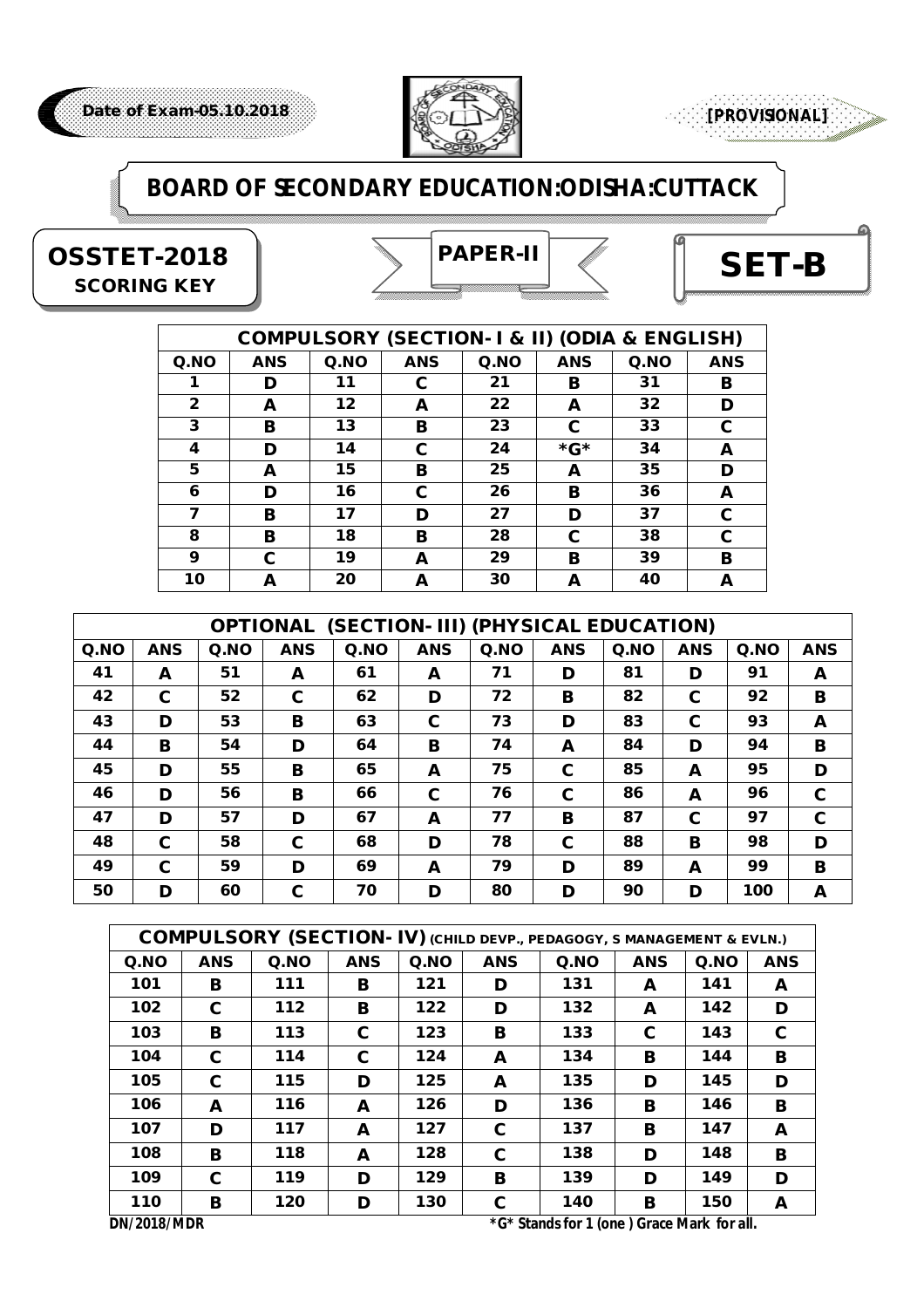



#### **OSSTET-2018** *SCORING KEY*

| PAPER-II |  |
|----------|--|
|          |  |
|          |  |



| <b>COMPULSORY (SECTION- I &amp; II) (ODIA &amp; ENGLISH)</b> |            |             |            |      |            |      |            |  |  |  |
|--------------------------------------------------------------|------------|-------------|------------|------|------------|------|------------|--|--|--|
| Q.NO                                                         | <b>ANS</b> | $Q$ .<br>NO | <b>ANS</b> | Q.NO | <b>ANS</b> | Q.NO | <b>ANS</b> |  |  |  |
| 1                                                            | С          | 11          | С          | 21   | A          | 31   | в          |  |  |  |
| 2                                                            | A          | 12          | D          | 22   | C          | 32   | D          |  |  |  |
| 3                                                            | в          | 13          | в          | 23   | C          | 33   | C          |  |  |  |
| 4                                                            | C          | 14          | A          | 24   | в          | 34   | В          |  |  |  |
| 5                                                            | в          | 15          | A          | 25   | A          | 35   | A          |  |  |  |
| 6                                                            | С          | 16          | D          | 26   | в          | 36   | в          |  |  |  |
| 7                                                            | A          | 17          | A          | 27   | D          | 37   | A          |  |  |  |
| 8                                                            | D          | 18          | в          | 28   | C          | 38   | C          |  |  |  |
| 9                                                            | в          | 19          | D          | 29   | A          | 39   | $*G*$      |  |  |  |
| 10                                                           | в          | 20          | A          | 30   | D          | 40   | A          |  |  |  |

|      | (SECTION- III) (PHYSICAL EDUCATION)<br><b>OPTIONAL</b> |      |            |      |            |     |            |      |            |      |             |  |
|------|--------------------------------------------------------|------|------------|------|------------|-----|------------|------|------------|------|-------------|--|
| Q.NO | <b>ANS</b>                                             | Q.NO | <b>ANS</b> | Q.NO | <b>ANS</b> | QNO | <b>ANS</b> | Q.NO | <b>ANS</b> | Q.NO | <b>ANS</b>  |  |
| 41   | D                                                      | 51   | A          | 61   | D          | 71  | D          | 81   | C          | 91   | A           |  |
| 42   | D                                                      | 52   | C          | 62   | C          | 72  | C          | 82   | в          | 92   | $\mathbf c$ |  |
| 43   | C                                                      | 53   | D          | 63   | D          | 73  | C          | 83   | C          | 93   | B           |  |
| 44   | C                                                      | 54   | в          | 64   | C          | 74  | D          | 84   | D          | 94   | A           |  |
| 45   | D                                                      | 55   | D          | 65   | A          | 75  | A          | 85   | D          | 95   | D           |  |
| 46   | A                                                      | 56   | A          | 66   | D          | 76  | D          | 86   | C          | 96   | A           |  |
| 47   | C                                                      | 57   | D          | 67   | C          | 77  | в          | 87   | C          | 97   | B           |  |
| 48   | в                                                      | 58   | A          | 68   | B          | 78  | D          | 88   | D          | 98   | A           |  |
| 49   | D                                                      | 59   | D          | 69   | A          | 79  | A          | 89   | B          | 99   | B           |  |
| 50   | в                                                      | 60   | B          | 70   | C          | 80  | C          | 90   | A          | 100  | D           |  |

|          | <b>COMPULSORY (SECTION-IV)</b> (CHILD DEVP., PEDAGOGY, S MANAGEMENT & EVLN.) |      |            |     |            |          |            |     |            |  |  |  |
|----------|------------------------------------------------------------------------------|------|------------|-----|------------|----------|------------|-----|------------|--|--|--|
| $Q$ . NO | <b>ANS</b>                                                                   | Q.NO | <b>ANS</b> | QNO | <b>ANS</b> | $Q$ . NO | <b>ANS</b> | QNO | <b>ANS</b> |  |  |  |
| 101      | в                                                                            | 111  | D          | 121 | A          | 131      | A          | 141 | в          |  |  |  |
| 102      | в                                                                            | 112  | D          | 122 | A          | 132      | D          | 142 | C          |  |  |  |
| 103      | C                                                                            | 113  | в          | 123 | C          | 133      | C          | 143 | в          |  |  |  |
| 104      | C                                                                            | 114  | A          | 124 | в          | 134      | в          | 144 | C          |  |  |  |
| 105      | D                                                                            | 115  | A          | 125 | D          | 135      | D          | 145 | C          |  |  |  |
| 106      | A                                                                            | 116  | D          | 126 | в          | 136      | в          | 146 | A          |  |  |  |
| 107      | A                                                                            | 117  | C          | 127 | в          | 137      | A          | 147 | D          |  |  |  |
| 108      | A                                                                            | 118  | C          | 128 | D          | 138      | в          | 148 | в          |  |  |  |
| 109      | D                                                                            | 119  | в          | 129 | D          | 139      | D          | 149 | C          |  |  |  |
| 110      | D                                                                            | 120  | С          | 130 | в          | 140      | A          | 150 | в          |  |  |  |

*DN/2018/MDR* **\*G\* Stands for 1 (one ) Grace Mark for all.**